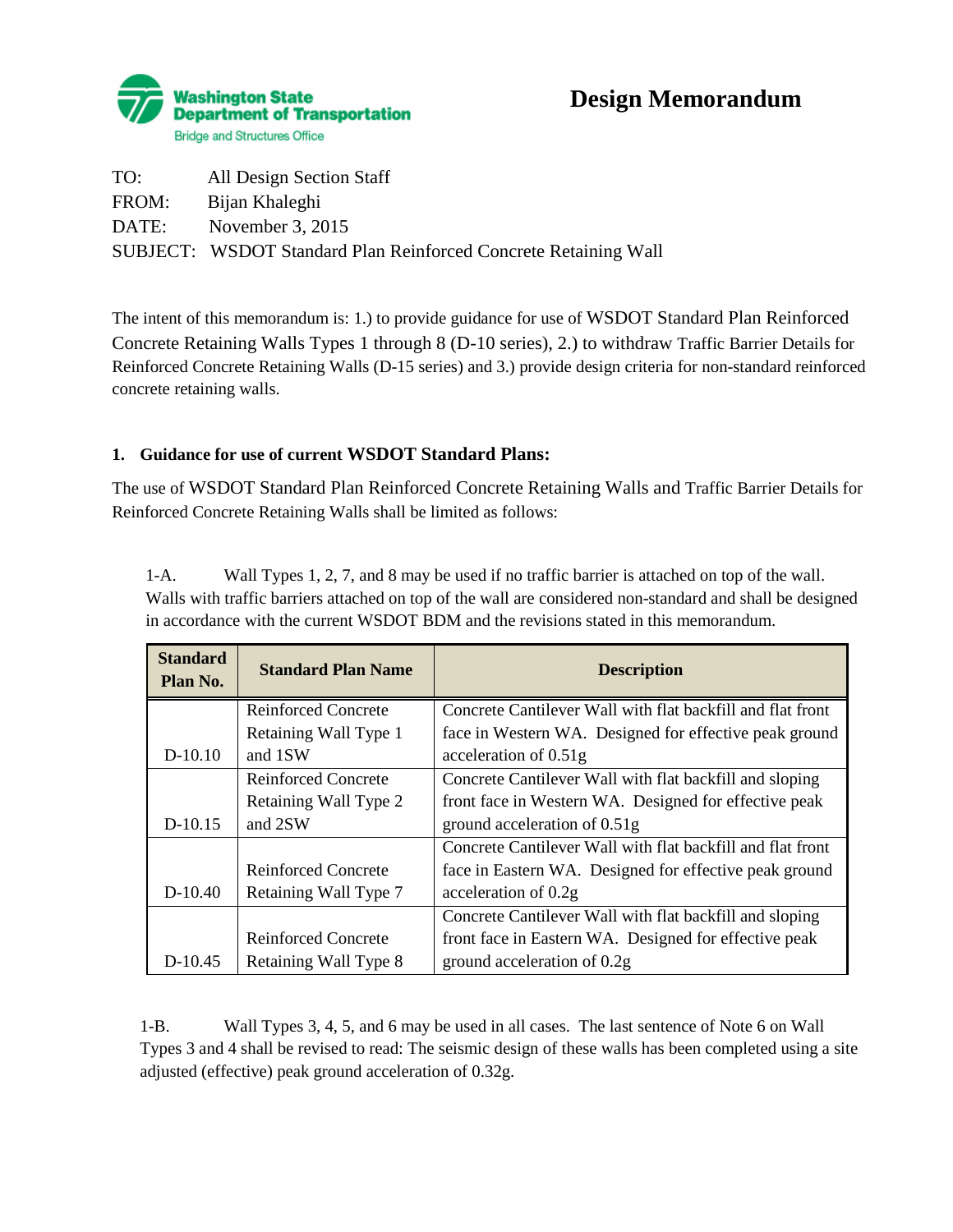| <b>Standard</b><br>Plan No. | <b>Standard Plan Name</b>  | <b>Description</b>                                       |
|-----------------------------|----------------------------|----------------------------------------------------------|
|                             | <b>Reinforced Concrete</b> | Concrete Cantilever Wall with sloping backfill and flat  |
|                             | Retaining Wall Type 3      | front face.                                              |
| $D-10.20$                   | and 3SW                    | Designed for effective peak ground acceleration of 0.32g |
|                             | <b>Reinforced Concrete</b> | Concrete Cantilever Wall with sloping backfill and       |
|                             | Retaining Wall Type 4      | sloping front face.                                      |
| $D-10.25$                   | and 4SW                    | Designed for effective peak ground acceleration of 0.32g |
|                             |                            | Concrete Cantilever Wall with sloping backfill and flat  |
|                             | Reinforced Concrete        | front face.                                              |
| $D-10.30$                   | Retaining Wall Type 5      | Designed for effective peak ground acceleration of 0.2g  |
|                             |                            | Concrete Cantilever Wall with sloping backfill and       |
|                             | <b>Reinforced Concrete</b> | sloping front face.                                      |
| $D-10.35$                   | Retaining Wall Type 6      | Designed for effective peak ground acceleration of 0.2g  |

## **2. Withdraw Traffic Barrier Details for Reinforced Concrete Retaining Walls (D-15 series)**

STD Plans D-15 series "Traffic Barrier Details for Reinforced Concrete Retaining Walls" shown below are withdrawn. Special designs in accordance with the current WSDOT BDM are required in place of these STD Plans.

| <b>Standard</b><br>Plan No. | <b>Standard Plan Name</b>          | <b>Description</b>                                                  |
|-----------------------------|------------------------------------|---------------------------------------------------------------------|
|                             | <b>Traffic Barrier Details for</b> |                                                                     |
|                             | <b>Reinforced Concrete</b>         |                                                                     |
| D-15.10                     | Retaining Walls.                   | F-shape traffic barrier on retaining wall. Height = $2^{\circ}$ -8" |
|                             | <b>Traffic Barrier Details for</b> |                                                                     |
|                             | Reinforced Concrete                | Single slope traffic barrier on retaining wall. Height $= 2$ '-     |
| D-15.20                     | Retaining Walls.                   | 10"                                                                 |
|                             | <b>Traffic Barrier Details for</b> |                                                                     |
|                             | <b>Reinforced Concrete</b>         | Barrier placed next to a sidewalk with a flat front face            |
| $D-15.30$                   | Retaining Walls.                   | and a sloping back face. Height = $2^{\circ}$ -8"                   |

#### **3. Non-Standard Reinforced Concrete Retaining Wall design requirements:**

The Design of Reinforced Concrete Cantilever Retaining Walls shall be as stated herein: These revisions are presented in final BDM format for simplicity.

#### **BDM Revisions:**

#### **8.1.3 General Design Considerations**

The design of semi-gravity reinforced concrete cantilever retaining walls shall be in accordance with the current version of the AASHTO LRFD Bridge Specifications including interim revisions, the WSDOT Bridge Design Manual (BDM), and WSDOT Geotechnical Design Manual.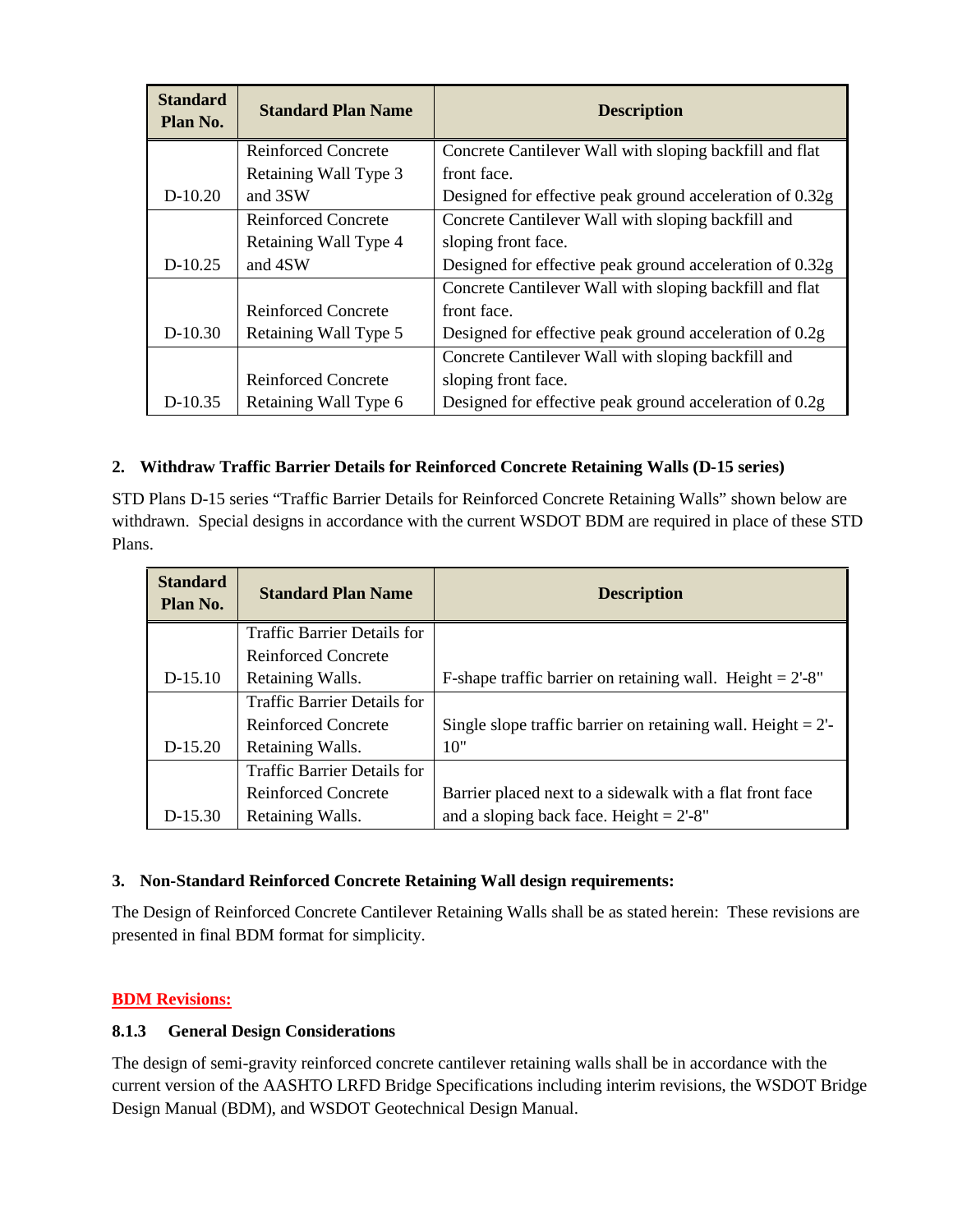#### **Section 8.1.4B is replaced with the following:**

#### **8.1.4B.1 Bearing Resistance, Eccentricity, and Sliding Stability**

For sliding, the passive resistance in the front of the footing may be considered if the earth is more than 2 feet deep on the top of the footing and does not slope downward away from the wall. Otherwise, the passive resistance shall be ignored above the bottom of the footing for the Strength Limit States and ignored above the top of the footing for the Extreme Event Limit States

The design soil bearing pressure at the toe of the footing shall not exceed the factored soil bearing capacity supplied by the Geotechnical Engineer.

#### **8.1.4B.2 Application of Lateral Loads**

The lateral earth pressure for walls with a horizontal backfill shall be distributed as shown in Figure 8.1.4-1.

The lateral earth pressure for walls with a sloping backfill shall be distributed as shown in Figure 8.1.4-2.

For walls having a sloped backfill, the slope can be either 2:1 max with a limited surcharge height, or it can be 3:1 max with no surcharge height limit. The slope angle β is based on AASHTO LRFD Figure 3.11.5.8.1-3. The wall backfill interface friction angle is  $\delta = 2/3$   $\phi_f$  but not greater than β, which is consistent with the Coulomb wedge theory. Live load surcharge loads applied beyond a distance of 2H behind the wall may be ignored.



**Figure 8.1.4-1: Application of Lateral Loads for walls with a horizontal backfill.**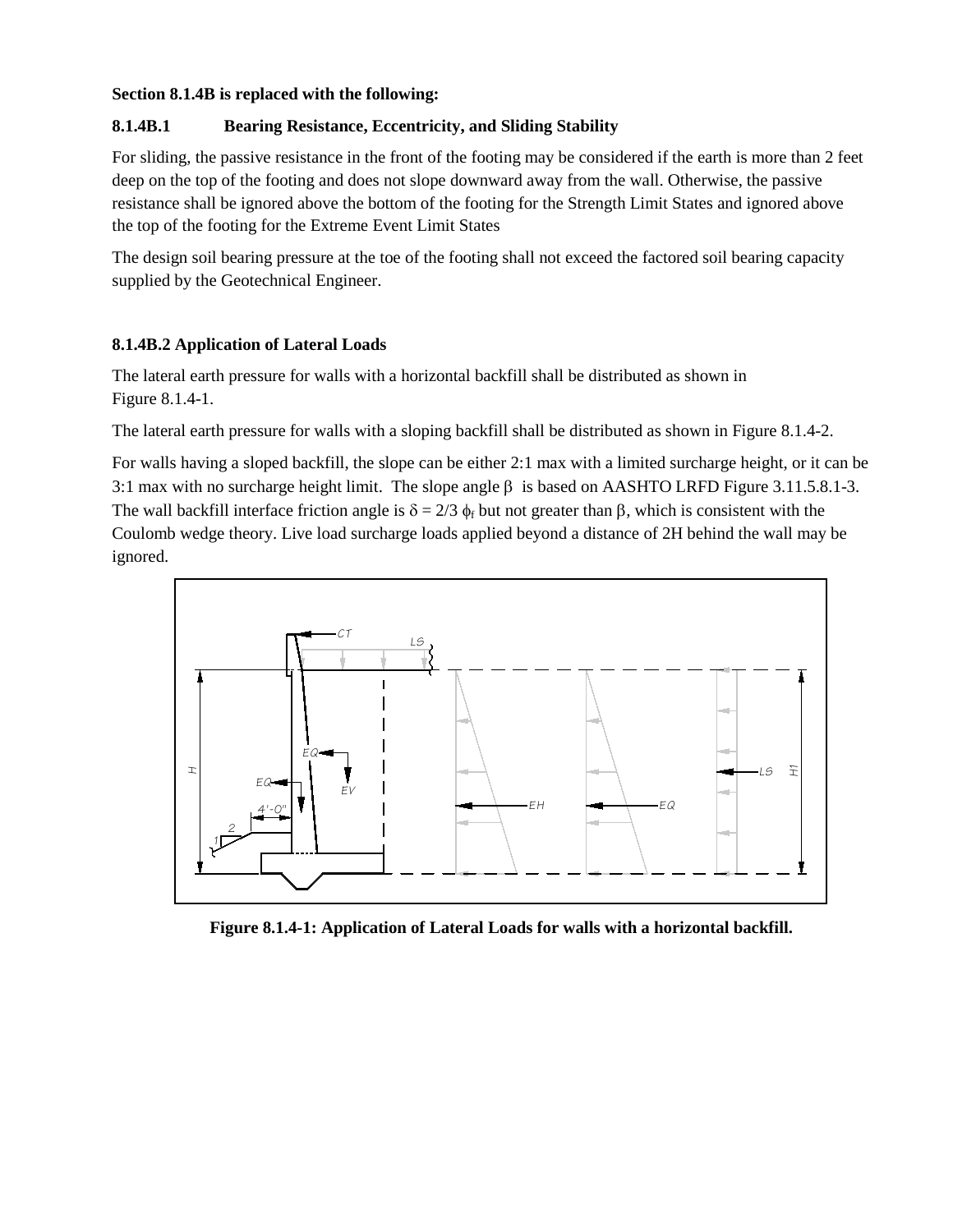

**Figure 8.1.4-2: Application of Lateral Loads for walls with a sloping backfill.**

## **8.1.4B.3 Application of Collision Loads**

For walls with traffic barriers constructed integral with the wall stem, the vehicular collision load shall be included in the design. To ensure that any failure due to the collision remains in the barrier section, the top of the wall stem shall have sufficient resistance to force the yield line failure pattern to remain within the barrier. The top of the wall stem shall be designed in accordance with the requirement of the AASHTO LRFD article A13.4.

As shown in Figures 8.1.4-3 and 8.1.4-4, the collision force  $(CT, F<sub>t</sub>)$  is assumed to be distributed over the longitudinal length  $(L<sub>1</sub>)$  at the top of the traffic barrier and is assumed to distribute downward to the top of the footing at a 45 degree angle. See AASHTO LRFD Table A13.2-1 for  $L_t$  and  $F_t$  values. The distribution of the collision force in the footing shall be the distance between expansion joints.

For the Extreme Event II Limit State, the load factor,  $\gamma_p$ , for EH is 1.0 to account for the dynamic nature of the collision load.



**Figure 8.1.4-3: Application and Distribution of Vehicular Collision Load occurring midway between expansion joints.**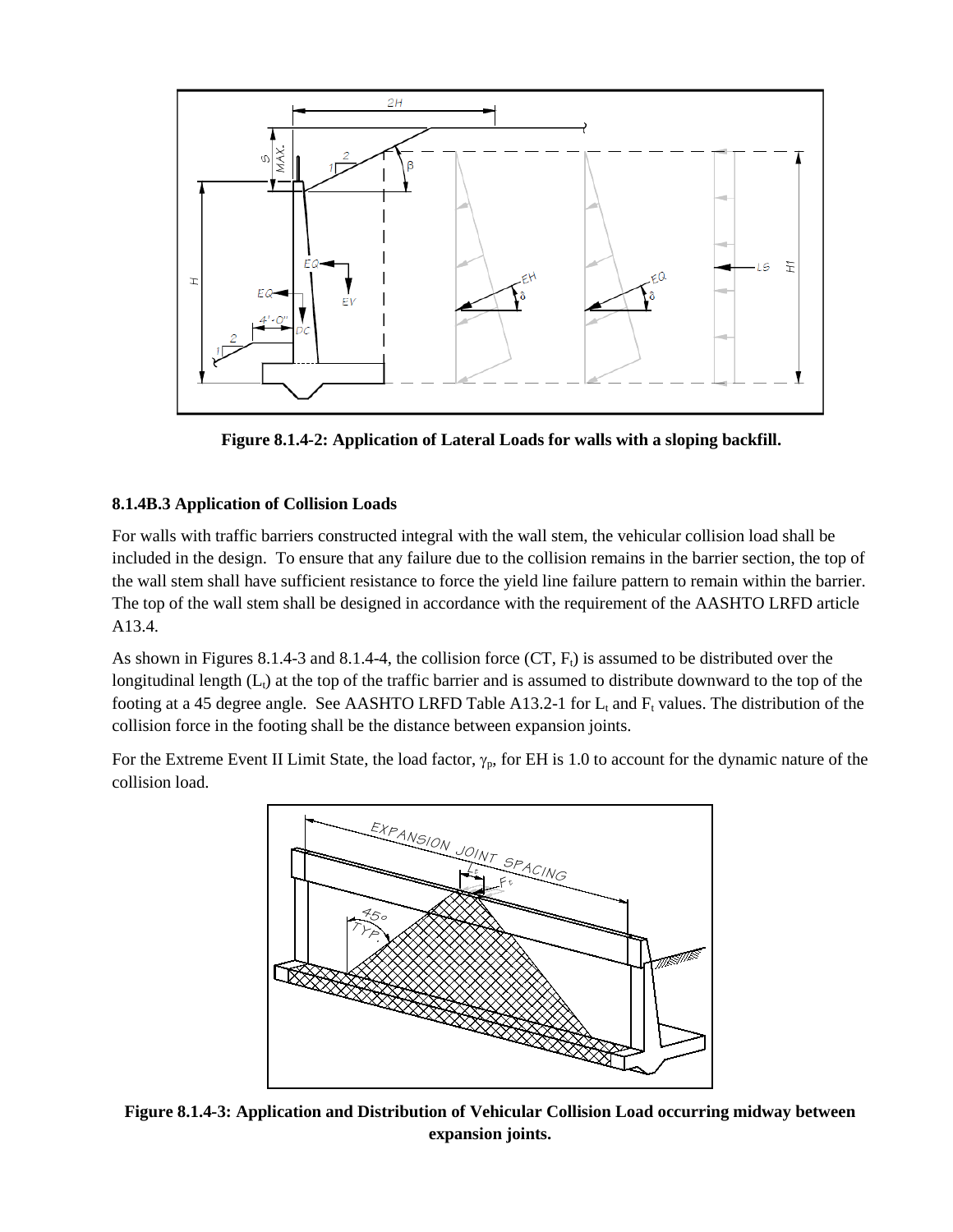

**Figure 8.1.4-4: Application and Distribution of Vehicular Collision Load occurring adjacent to expansion joint.**

#### **8.1.4B.4 Wall Footing Structural Design**

Refer to BDM Section 7.7 for additional footing structural design criteria. The plan detailing criteria specified in BDM Section 7.7.3A are not applicable to retaining wall plans.

For retaining walls supported by deep foundations (shafts or piles), refer to BDM Sections 7.7.5, 7.8 and 7.9.

The structural design of the footing shall assume a triangular or trapezoidal bearing pressure distribution in accordance with the AASHTO LRFD article 10.6.5.

When designing the transverse reinforcement located in the bottom of the footing, the contribution of the soil located over the toe of the footing shall be ignored.

When designing the transverse reinforcement located in the top of the footing, the contribution of the bearing pressure under the footing shall be ignored.

Control of cracking by distribution of reinforcement as specified in AASHTO LRFD article 5.7.3.4 shall be checked for the top and bottom face of the footing.

#### **8.1.4B.5 Wall Stem Structural Design**

Refer to BDM Sections 7.5.3, 7.5.9 for additional wall stem structural design criteria.

In accordance with Standard Specification Section 6-11.3(3), the Contract Plans or Special Provisions are to state whether the cast-in-place semi-gravity concrete cantilever wall may be constructed with precast concrete wall stem panels. For cast-in-place semi-gravity concrete cantilever walls with traffic barriers cast integral with the wall stem, the Contract Plans or Special Provisions are to provide explicit direction regarding whether the traffic barrier is permitted to be precast with the precast wall stem or cast-in-place after the precast wall stems are installed. When permitting the traffic barrier to be precast integral with the wall stem, the wall stem design and detailing shall account for the collision load transfer path into the wall stem.

**Section 8.1.9E is replaced with the following:**

**8.1.9E Expansion, Contraction and Construction Joints**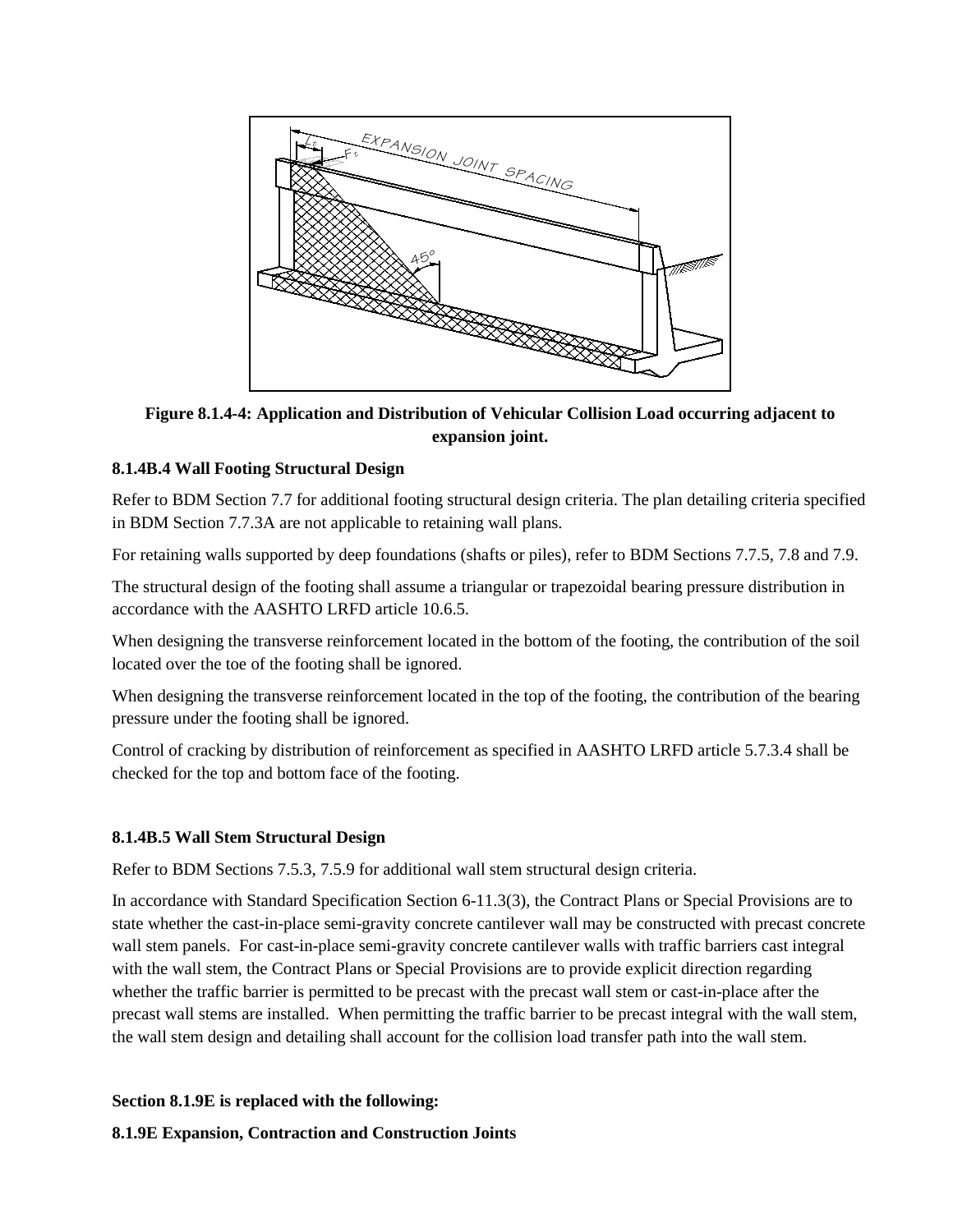Odd panels for all types of walls shall normally be made up at the ends of the walls. All expansion, contraction and construction joints shall be shown in the plan sheets and are typically shown on the elevation.

### **1. Expansion Joints**

For cast-in-place construction, a minimum of  $\frac{1}{2}$  inch premolded filler should be specified in the vertical expansion joints.

Precast concrete cantilever wall expansion joints shall be in accordance with the Standard Specifications Section 6-11.3(3).

For cantilevered and gravity walls, vertical expansion joint spacing shall be a maximum of 60 feet on centers. For cantilevered and gravity walls constructed with a traffic barrier attached to the top, vertical expansion joint spacing shall be consistent with the length determined to be adequate for distribution of the traffic collision loading.

For counterfort walls, expansion joint spacing shall be a maximum of 32 feet on centers.

For soldier pile and soldier pile tieback walls with concrete fascia panels, expansion joint spacing should be 24 to 32 feet on centers.

Expansion joints are not permitted in footings except at bridge abutments and where the substructure type changes such as locations where spread footing to pile footing occurs. In these cases, the footing shall be interrupted by a  $\frac{1}{2}$  inch premolded expansion joint through both the footing and the wall.

## **2. Contraction Joints**

Vertical contraction joints shall be spaced at a maximum of 30 feet for walls with expansion joints spaced at intervals exceeding 32 feet. Horizontal reinforcing steel shall be continuous through vertical contraction joints.

## **3. Construction Joints**

Vertical construction joints are only permitted in the footing. The maximum spacing of vertical construction joints in the footing shall be 120 feet. The footing vertical construction joints shall have a 6 inch minimum offset from the vertical expansion or vertical contraction joints in the wall stem. Horizontal reinforcing steel shall be continuous through vertical contraction joints.

## **Background:**

The Background information for limitations on the use of WSDOT Standard Plan Reinforced Concrete Retaining Walls and Traffic Barrier Details for Reinforced Concrete Retaining Walls are:

- 1.) The Bridge Office has revised its policy regarding the traffic barrier height to be installed on bridges and walls. The current Standard Plans are based on a barrier height of either 2'-8" or 2'-10" and are no longer consistent with WSDOT policy which requires a barrier height of 3'-6". Barrier/Moment Slab configurations, as detailed on Standard Plans D-3.15 and D-3.16, may be considered as an alternative.
- 2.) A recent comparative review of the 2006 design calculations identified that for a 2H:1V infinite backslope, a backfill soil friction angle of 36 degrees and a site adjusted peak ground acceleration of 0.52, the Mononobe Okabe equation becomes undefined. Therefore, for Wall Types 3 and 4 the  $K_{ae}$ value of 0.94 used in design was based on a site adjusted peak ground acceleration of 0.32.